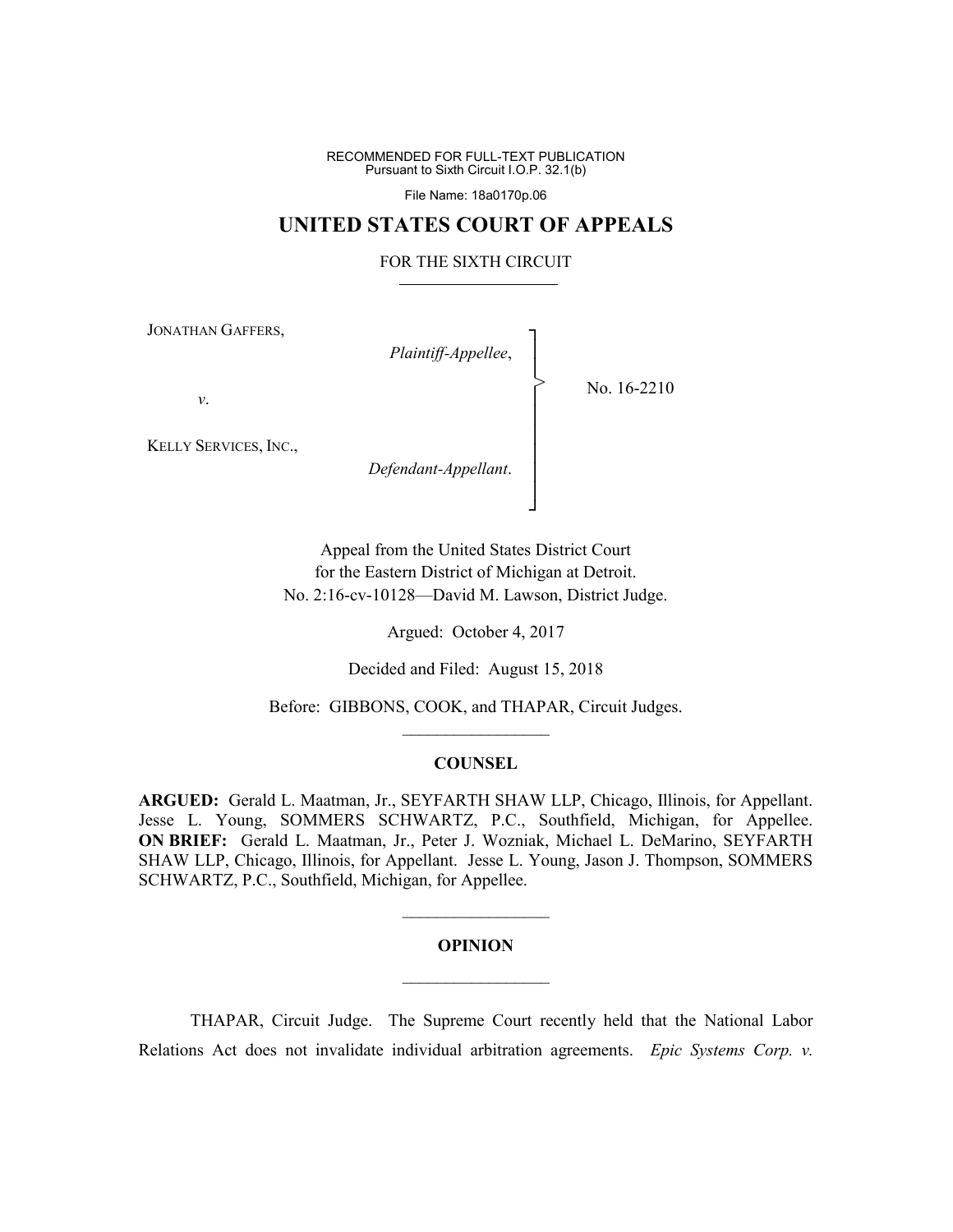*Lewis*, 138 S. Ct. 1612, 1632 (2018). That holding answers half of this case. The other half, in which the plaintiffs seek to carve out a separate destiny for the Fair Labor Standards Act, meets a similar end. Since neither Act is an obstacle to the arbitration agreements in this case, we reverse and remand for further proceedings consistent with this opinion.

I.

Jonathan Gaffers is a former employee of Kelly Services, Inc. Kelly Services provides outsourcing and consulting services to firms around the world. One of these services is "virtual" call center support, where employees like Gaffers work from home. Gaffers alleges that Kelly Services underpaid him and his fellow virtual employees. Specifically, he alleges that Kelly Services has shortchanged them for time spent logging in to Kelly Services' network, logging out, and fixing technical problems that arise. Gaffers brought suit on behalf of himself and his co-workers (over 1,600 have since joined this action) seeking back pay and liquidated damages under the collective-action provision of the Fair Labor Standards Act. *See* 29 U.S.C. § 216(b).

But their suit ran into a snag. About half of the employees that Gaffers seeks to represent signed an arbitration agreement with Kelly Services (Gaffers himself did not sign one, but he is the representative of the collective action). And those agreements state that individual arbitration is the "only forum" for employment claims, including unpaid-wage claims. R. 62-3, Pg. ID 1328–29. So Kelly Services moved to compel individual arbitration under the Federal Arbitration Act. *See* 9 U.S.C. § 4. In response to Kelly Services' motion to compel, Gaffers contended that the National Labor Relations Act and the Fair Labor Standards Act rendered the employees' arbitration agreements unenforceable. The district court agreed and denied Kelly Services' motion to compel arbitration. Kelly Services appealed, and we review de novo. *Huffman v. Hilltop Cos.*, 747 F.3d 391, 394 (6th Cir. 2014).

#### II.

Gaffers makes two arguments on appeal. First, he claims that the NLRA and FLSA displaced the Arbitration Act by providing a right to "concerted activities" or "collective action." *See* 29 U.S.C. § 157 (NLRA); 29 U.S.C. § 216 (FLSA). And second, he contends that even if the NLRA or FLSA did not wholly displace the Arbitration Act, the statutes make the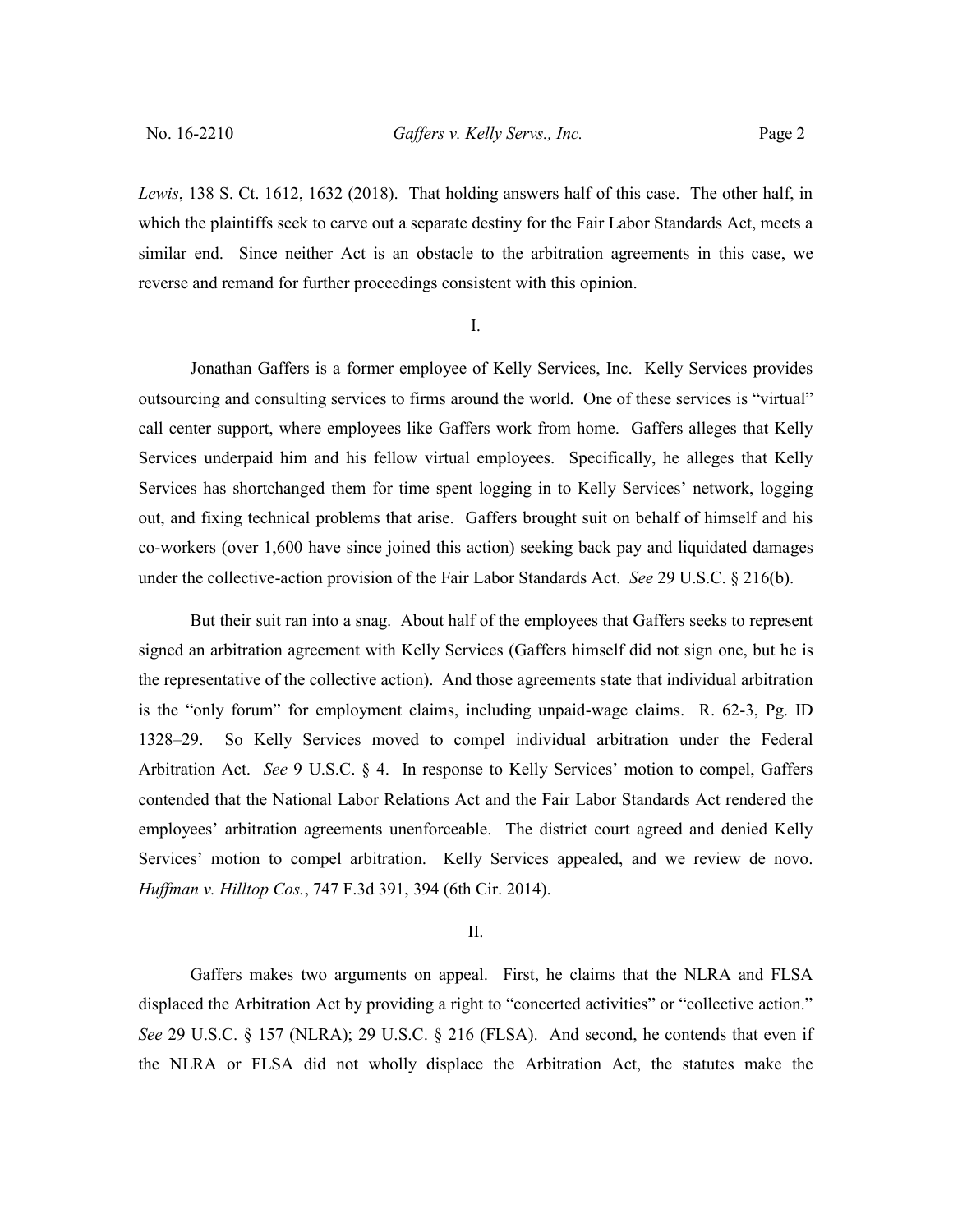employees' arbitration agreements illegal and thus unenforceable under the Arbitration Act's savings clause. At least as it relates to the NLRA, the Supreme Court heard and rejected these arguments last term in *Epic*. 138 S. Ct. at 1623–30. Accordingly, the NLRA is not a way out of an individual arbitration agreement. That leaves Gaffers's FLSA argument. To determine whether it will suffer a similar fate, we look to the lessons of *Epic*.

### III.

Gaffers first contends that the FLSA's collective-action provision and the Arbitration Act are irreconcilable and that the former therefore displaces the latter. This argument "faces a stout uphill climb." *Id.* at 1624. In *Epic*, the Court told us that a federal statute does not displace the Arbitration Act unless it includes a "clear and manifest" congressional intent to make individual arbitration agreements unenforceable. *Id.* And to clearly and manifestly make arbitration agreements unenforceable, Congress must do more than merely provide a right to engage in collective action. *Id.* at 1627. Instead, Congress must *expressly state* that an arbitration agreement poses no obstacle to pursuing a collective action. *Id.* at 1626. As in the NLRA, and all of the other statutes that the Supreme Court has considered, Congress made no such statement in the FLSA. *See id.* at 1624, 1627–28 (including the Sherman Act, the Clayton Act, the Age Discrimination in Employment Act, the Credit Repair Organizations Act, the Securities Act of 1933, the Securities Exchange Act of 1934, and the Racketeer Influenced and Corrupt Organizations Act).

The FLSA provision at issue provides that an employee can sue on behalf of himself and other employees similarly situated. 29 U.S.C. § 216(b). In other words, it gives employees the *option* to bring their claims together. It does not require employees to vindicate their rights in a collective action, and it does not say that agreements requiring one-on-one arbitration become a nullity if an employee decides that he wants to sue collectively after signing one. Accordingly, we can give effect to both statutes: employees who do not sign individual arbitration agreements are free to sue collectively, and those who do sign individual arbitration agreements are not. *See Epic*, 138 S. Ct. at 1624.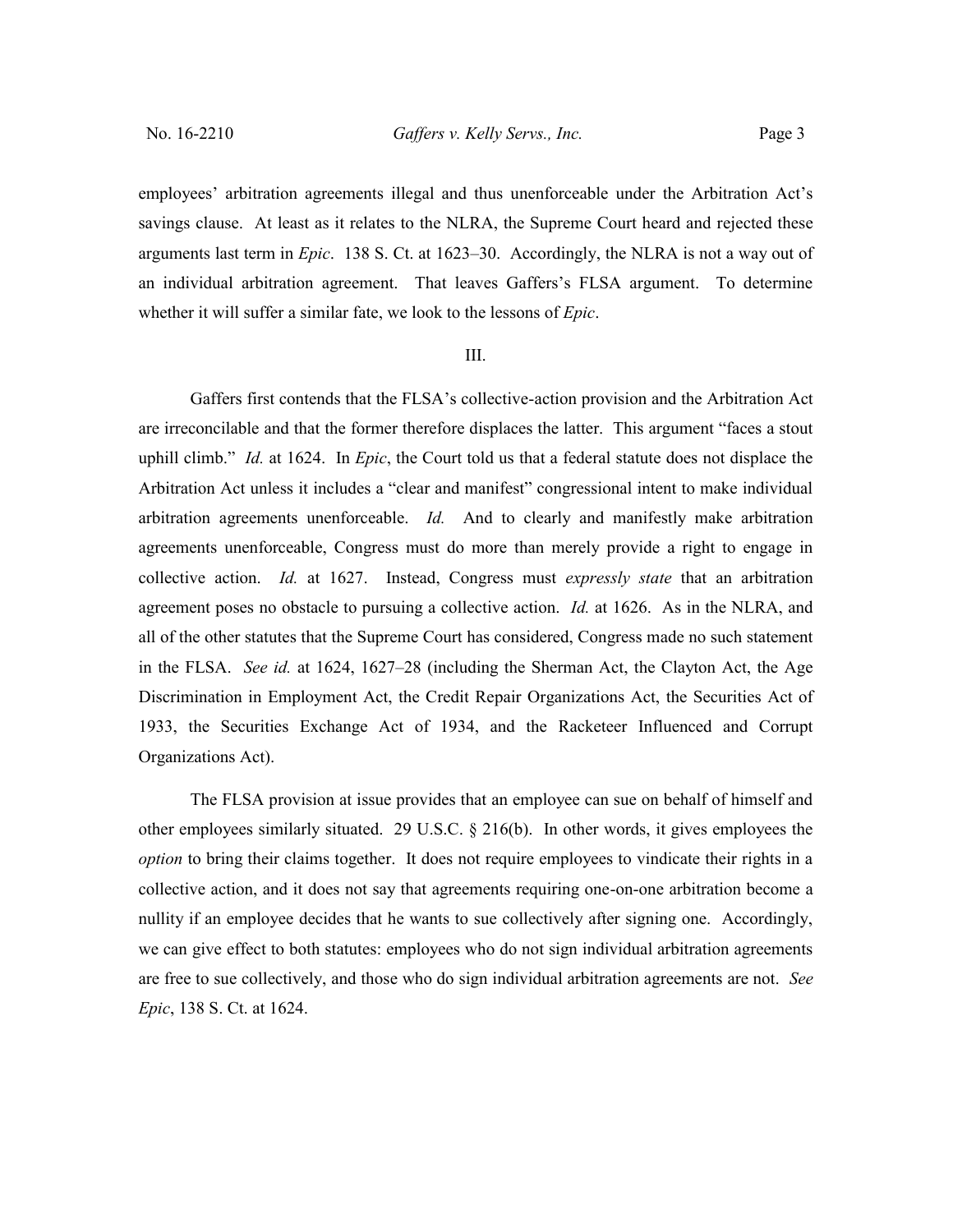For these reasons, the Supreme Court has already held that a statute with the *exact* same collective-action provision does not displace the Arbitration Act. *See* 29 U.S.C. § 626(b) (incorporating by reference the FLSA's collective-action language into the Age Discrimination in Employment Act (ADEA)); *Gilmer v. Interstate/Johnson Lane Corp.*, 500 U.S. 20, 27 (1991) (addressing the ADEA's collective-action provision). And every other circuit to have considered whether the FLSA overrides the Arbitration Act has said that it does not. *See NLRB v. Alt. Entm't, Inc.*, 858 F.3d 393, 413 (6th Cir. 2017) (Sutton, J., concurring in part and dissenting in part) (collecting cases); *see also Epic*, 138 S. Ct. at 1626.

Despite *Epic*'s command and the clear import of the statutory text, Gaffers asks us to rule otherwise for policy reasons. We decline to do so. Whether modern arbitration practice is consistent with Congress's goals for the FLSA is a question that only Congress can answer. Our role is to interpret and analyze the statute's text—not what Gaffers thinks Congress meant to say. *Epic*, 138 S. Ct. at 1631 ("We do not inquire what the legislature meant; we ask only what the statute means." (quoting *Schwegmann Bros. v. Calvert Distillers Corp.*, 341 U.S. 384, 397 (1961) (Jackson, J., concurring) (quoting Holmes, Collected Legal Papers 207))). And because the FLSA does not "clearly and manifestly" make arbitration agreements unenforceable, we hold that it does not displace the Arbitration Act's requirement that we enforce the employees' agreements as written. *Id.* at 1619, 1624. Accordingly, we reverse the district court's decision to deny Kelly Services' motion to compel on this basis.

## IV.

Gaffers next argues that if the Arbitration Act is here to stay, the employees can at least seek refuge under its savings clause. The savings clause allows courts to refuse to enforce arbitration agreements "upon such grounds as exist at law or in equity for the revocation of any contract." 9 U.S.C. § 2. Gaffers claims that he has one such ground: illegality. According to him, because the FLSA gives the employees a right to pursue a *collective* action, the agreements that the employees signed with Kelly Services requiring them to pursue *individual* arbitration are illegal and therefore unenforceable. *See* 29 U.S.C. § 216(b). Here too, Gaffers encounters the Court's holding in *Epic*.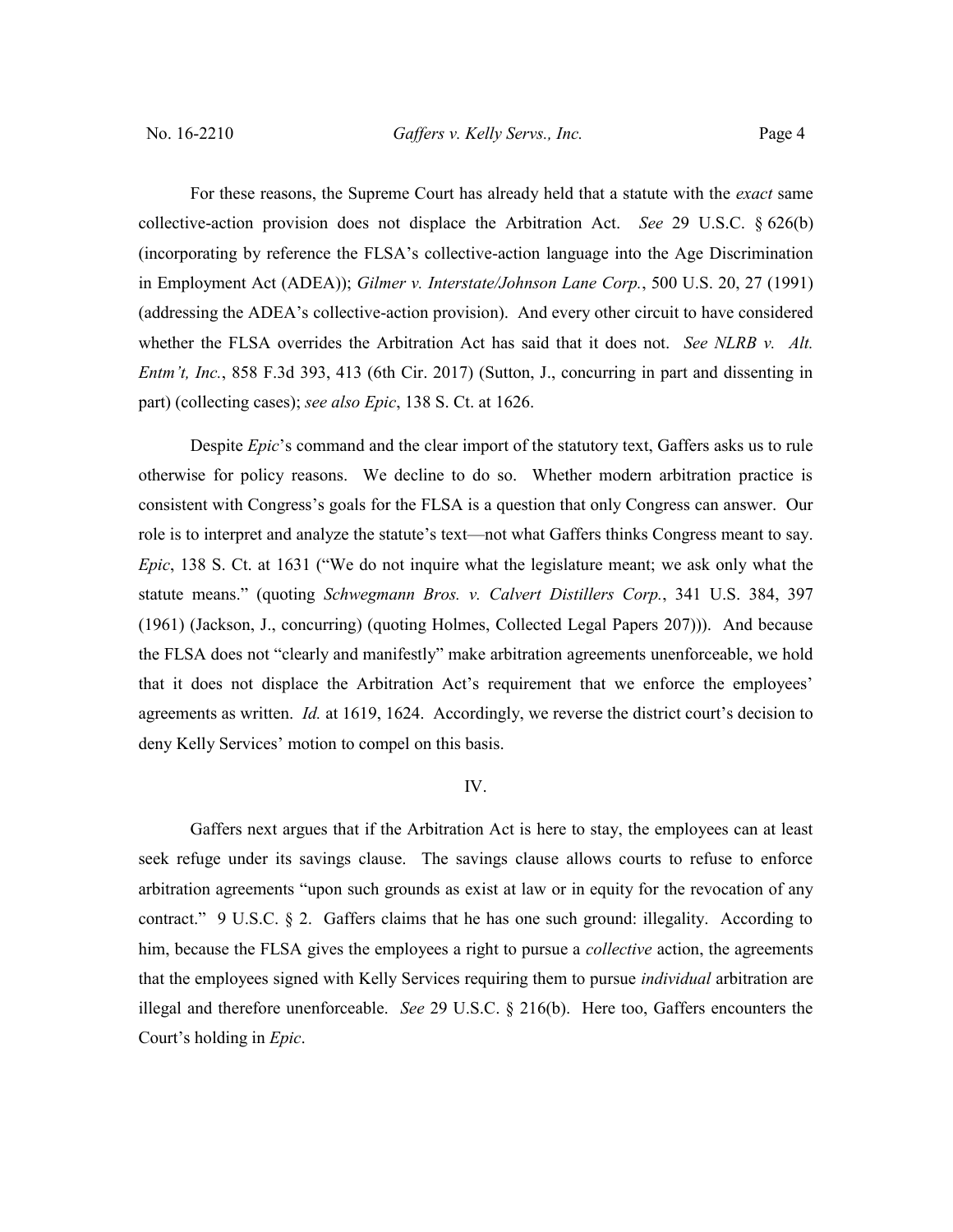In *Epic*, the Court explained that the savings clause only covers defenses that apply to "any" contract. 138 S. Ct. at 1622. In other words, the clause includes an "equal-treatment" rule: individuals can attack an arbitration agreement like they would any other contract; but they cannot attack the agreement simply because it is one involving arbitration. *Id.* Accordingly, defenses that (1) apply only to arbitration agreements, or (2) interfere with the "fundamental attributes of arbitration" are both insufficient. *Id.*

Gaffers's illegality defense falls into the second bucket. He argues that the employees' arbitration agreements are illegal because the agreements require individual proceedings, not collective ones. But as the Court in *Epic* noted, one of arbitration's fundamental attributes is its historically individualized nature. *Id.* at 1622–23 (citing *AT&T Mobility LLC v. Concepcion*, 563 U.S 333, 347–48 (2011)). So objecting to an agreement "precisely because [it] require[s] individualized arbitration proceedings instead of class or collective ones" does not bring a plaintiff within the territory of the savings clause. *Id*. at 1622. If otherwise, Gaffers (and others) could use this contract defense to attack arbitration itself. *Id.* at 1623. That selective treatment is exactly what *Epic* says is not allowed.

To avoid the plain import of *Epic*'s holding, Gaffers urges us to consider this circuit's FLSA precedent. *See Killion v. KeHE Distribs., LLC*, 761 F.3d 574 (6th Cir. 2014); *Boaz v. FedEx Customer Info. Servs., Inc.*, 725 F.3d 603 (6th Cir. 2013). He claims that these cases establish that one-on-one arbitration agreements are illegal under the FLSA and thus unenforceable under the savings clause. *See Killion*, 761 F.3d at 590–92; *Boaz*, 725 F.3d at 606– 07. Accordingly, he contends that if the Court addressed these cases, its view about the savings clause would be different when it comes to the FLSA. This argument fails. *Even if* Gaffers is correct about the holdings of those cases, *Epic* clearly overrules them because they would "target arbitration." 138 S. Ct. at 1622. But more importantly, Gaffers is wrong about the holdings of those cases. In *Killion*, we analyzed a waiver of FLSA collective-action rights in separation agreements. But the FLSA waiver in those agreements did not include any provision for arbitration at all. *Killion*, 761 F.3d at 591. We even noted "considerations change when an arbitration clause is involved." *Id*. And in *Boaz*, we affirmed that a FLSA waiver may be enforceable when, like here, a waiver *does* provide for arbitration. 725 F.3d at 606; *accord*